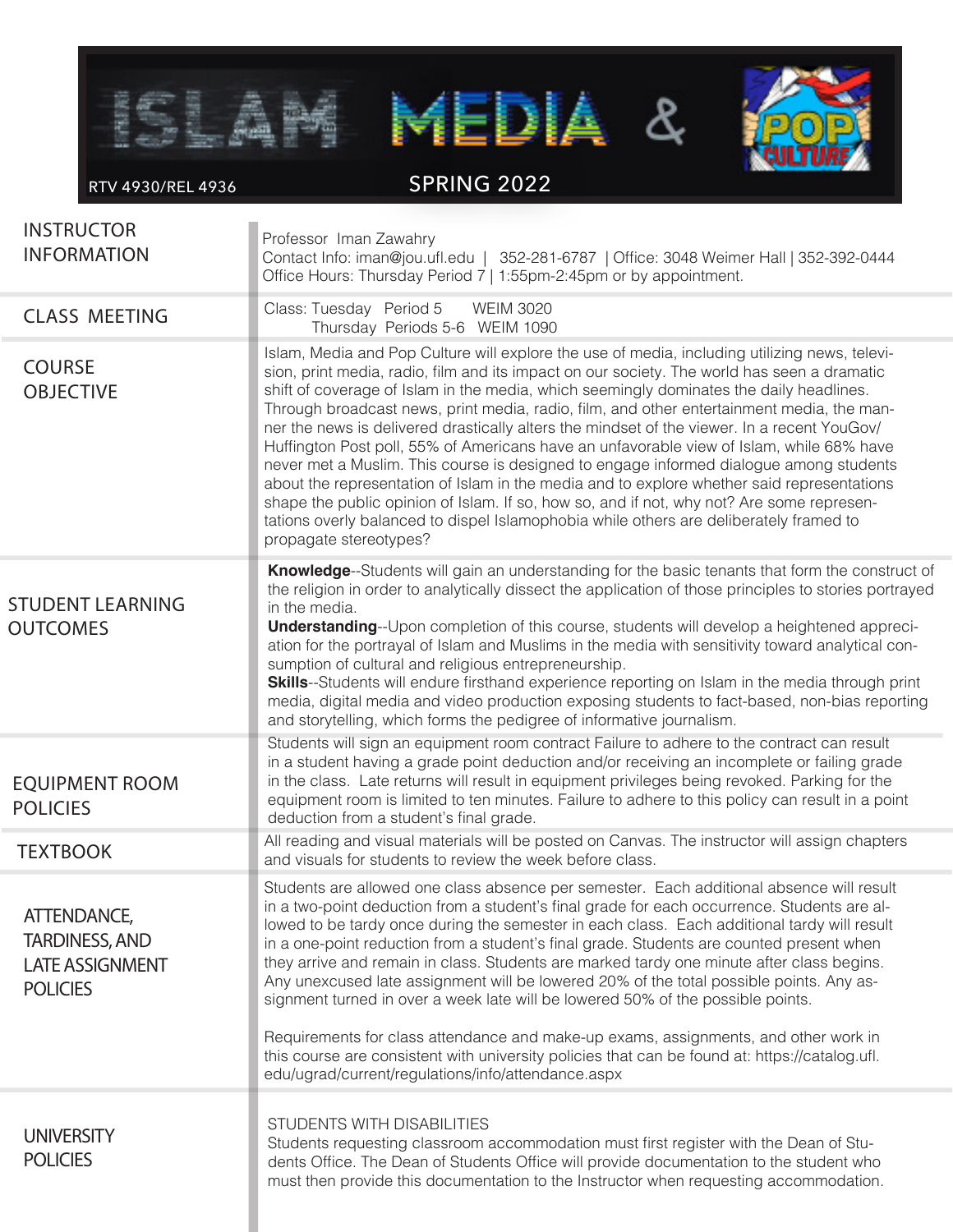

## SPRING 2022

#### STUDENT EVALUATION OF COURSE AND INSTRUCTOR

Students are expected to provide professional and respectful feedback on the quality of instruction in this course by completing course evaluations online via GatorEvals. Guidance on how to give feedback in a professional and respectful manner is available at https://gatorevals.aa.ufl.edu/students/. Students will be notified when the evaluation period opens, and can complete evaluations through the email they receive from GatorEvals, in their Canvas course menu under GatorEvals, or via https://ufl.bluera.com/ufl/. Summaries of course evaluation results are available to students at https://gatorevals.aa.ufl.edu/public-results/.

#### IN CLASS RECORDING

Students are allowed to record video or audio of class lectures. However, the purposes for which these recordings may be used are strictly controlled. The only allowable purposes are (1) for personal educational use, (2) in connection with a complaint to the university, or (3) as evidence in, or in preparation for, a criminal or civil proceeding. All other purposes are prohibited. Specifically, students may not publish recorded lectures without the written consent of the instructor. A "class lecture" is an educational presentation intended to inform or teach enrolled students about a particular subject, including any instructor-led discussions that form part of the presentation, and delivered by any instructor hired or appointed by the University, or by a guest instructor, as part of a University of Florida course. A class lecture does not include lab sessions, student presentations, clinical presentations such as patient history, academic exercises involving solely student participation, assessments (quizzes, tests, exams), field trips, private conversations between students in the class or between a student and the faculty or lecturer during a class session. Publication without permission of the instructor is prohibited. To "publish" means to share, transmit, circulate, distribute, or provide access to a recording, regardless of format or medium, to another person (or persons), including but not limited to another student within the same class section. Additionally, a recording, or transcript of a recording, is considered published if it is posted on or uploaded to, in whole or in part, any media platform, including but not limited to social media, book, magazine, newspaper, leaflet, or third party note/tutoring services. A student who publishes a recording without written consent may be subject to a civil cause of action instituted by a person injured by the publication and/or discipline under UF Regulation 4.040 Student Honor Code and Student Conduct Code

## COVID-19 **UNIVERSITY POLICIES**

#### FACE TO FACE CLASSES

We will have face-to-face instructional sessions to accomplish the student learning objectives of this course. In response to COVID-19, the following policies and requirements are in place to maintain your learning environment and to enhance the safety of our in-classroom interactions.

• You are required to wear approved face coverings at all times during class and within buildings. Following and enforcing these policies and requirements are all of our responsibility. Failure to do so will lead to a report to the Office of Student Conduct and Conflict Resolution.

• This course has been assigned a physical classroom with enough capacity to maintain physical distancing (6 feet between individuals) requirements. Please utilize designated seats and maintain appropriate spacing between students. Please do not move desks or stations.

• Sanitizing supplies are available in the classroom if you wish to wipe down your desks prior to sitting down and at the end of the class.

• Follow your instructor's guidance on how to enter and exit the classroom. Practice physical distancing to the extent possible when entering and exiting the classroom.

If you are experiencing COVID-19 symptoms (Check the CDC website for guidance on symptoms of coronavirus), please use the UF Health screening system and follow the instructions on whether you are able to attend class.Go to https://coronavirus.ufhealth.org/ for UF Health guidance on what to do if you have been exposed to or are experiencing Covid-19 symptoms.

• Course materials will be provided to you with an excused absence, and you will be given a reasonable amount of time to make up work. Find more information in the university attendance policies.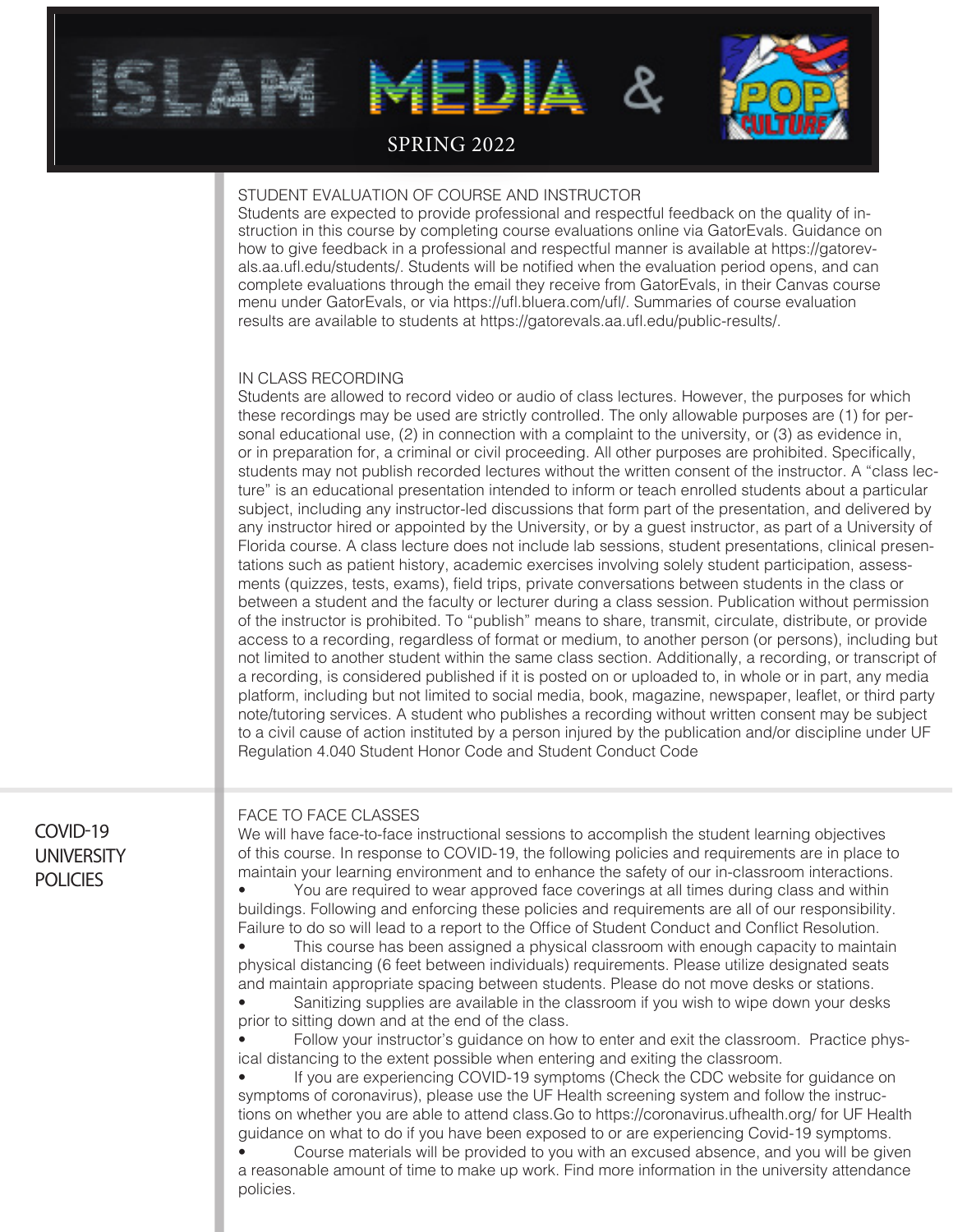|                                                    | <b>SPRING 2022</b>                                                                                                                                                                                                                                                                                                                                                                                                                                                                                                                                                                                                                                                                                                                                                                                                                                                                                                                                                                                                                                                                                                                                                                                                 |                                                                                                                                                                                                                         |  |  |  |
|----------------------------------------------------|--------------------------------------------------------------------------------------------------------------------------------------------------------------------------------------------------------------------------------------------------------------------------------------------------------------------------------------------------------------------------------------------------------------------------------------------------------------------------------------------------------------------------------------------------------------------------------------------------------------------------------------------------------------------------------------------------------------------------------------------------------------------------------------------------------------------------------------------------------------------------------------------------------------------------------------------------------------------------------------------------------------------------------------------------------------------------------------------------------------------------------------------------------------------------------------------------------------------|-------------------------------------------------------------------------------------------------------------------------------------------------------------------------------------------------------------------------|--|--|--|
| <b>UNIVERSITY</b><br><b>POLICIES</b>               | UF HONOR CODE<br>UF students are bound by The Honor Pledge which states, "We, the members of the University of<br>Florida community, pledge to hold ourselves and our peers to the highest standards of honor and<br>integrity by abiding by the Honor Code. On all work submitted for credit by students at the University<br>of Florida, the following pledge is either required or implied: "On my honor, I have neither given nor<br>received unauthorized aid in doing this assignment."<br>The Honor Code (http://www.dso.ufl.edu/sccr/process/student-conduct-honor-code/) specifies a<br>number of behaviors that are in violation of this code and the possible sanctions. Furthermore, you<br>are obligated to report any condition that facilitates academic misconduct to appropriate personnel.<br><b>HELP WITH COPING</b><br>The UF Counseling and Wellness Center is a terrific, free resource for any student who could use help<br>managing stress or coping with life. The center, at 3190 Radio Road on campus, is open for<br>appointments and emergency walk-ins from 8 a.m. to 5 p.m. Monday through Friday. To make an<br>appointment or receive after-hours assistance, call 352-392-1575. |                                                                                                                                                                                                                         |  |  |  |
| <b>ASSIGNMENTS,</b><br>PROJECTS&<br><b>GRADING</b> | <b>CLASS</b>                                                                                                                                                                                                                                                                                                                                                                                                                                                                                                                                                                                                                                                                                                                                                                                                                                                                                                                                                                                                                                                                                                                                                                                                       | <b>GRADING SCALE</b><br>94% or higher<br>$= A$<br>90%-93%<br>$= A$ -<br>88%-89%<br>$= B+$<br>84%-87%<br>$= B$<br>80%-83%<br>$= B$ -<br>78%-79%<br>$= C +$<br>74%-77%<br>$= C$<br>70%-73%<br>$= C$ -<br>65%-69%<br>$= D$ |  |  |  |
| <b>FORMAT OF CLASS</b>                             | Islam, Media, and Pop Culture will have a series of classes and projects designed<br>to have you think outside of the box, express ideas and images through visual sto-<br>rytelling. You will have the unique opportunity to tell stories through interacting and<br>writing about a Muslim subject.<br>From week to week the schedule changes. Students need to pay specific attention<br>to the syllabus in order to see what topic we are discussing and what projects are<br>due.<br>This class is designed to be a fun, interactive and creative class with a light atmo-<br>sphere. Feel free to contact me anytime with concerns and questions.                                                                                                                                                                                                                                                                                                                                                                                                                                                                                                                                                            |                                                                                                                                                                                                                         |  |  |  |
| <b>REACTION PAPERS</b><br>& PROJECTS               | <b>ISLAM 101 MUSIC VIDEO</b><br>After reading "What Everyone Needs to Know About Islam" by John Esposito and<br>"Orientalism" by Edward Saeed students will create a 1:00 minute music video<br>giving the introduction to Islam. You will be broken up into groups of 4 and each<br>group will focus on one topic in the video. Examples can be from the chapters of<br>the book or topics you group chooses. Some suggestions: Orientalism, Women in<br>Islam, Stereotypes (and corrections), Tenants of Islam (5 pillars), Introduction to<br>Islam, etc. Learning outcome is to learn about the basics of Islam and history of<br>Orientalism and ofcourse be creative!                                                                                                                                                                                                                                                                                                                                                                                                                                                                                                                                        |                                                                                                                                                                                                                         |  |  |  |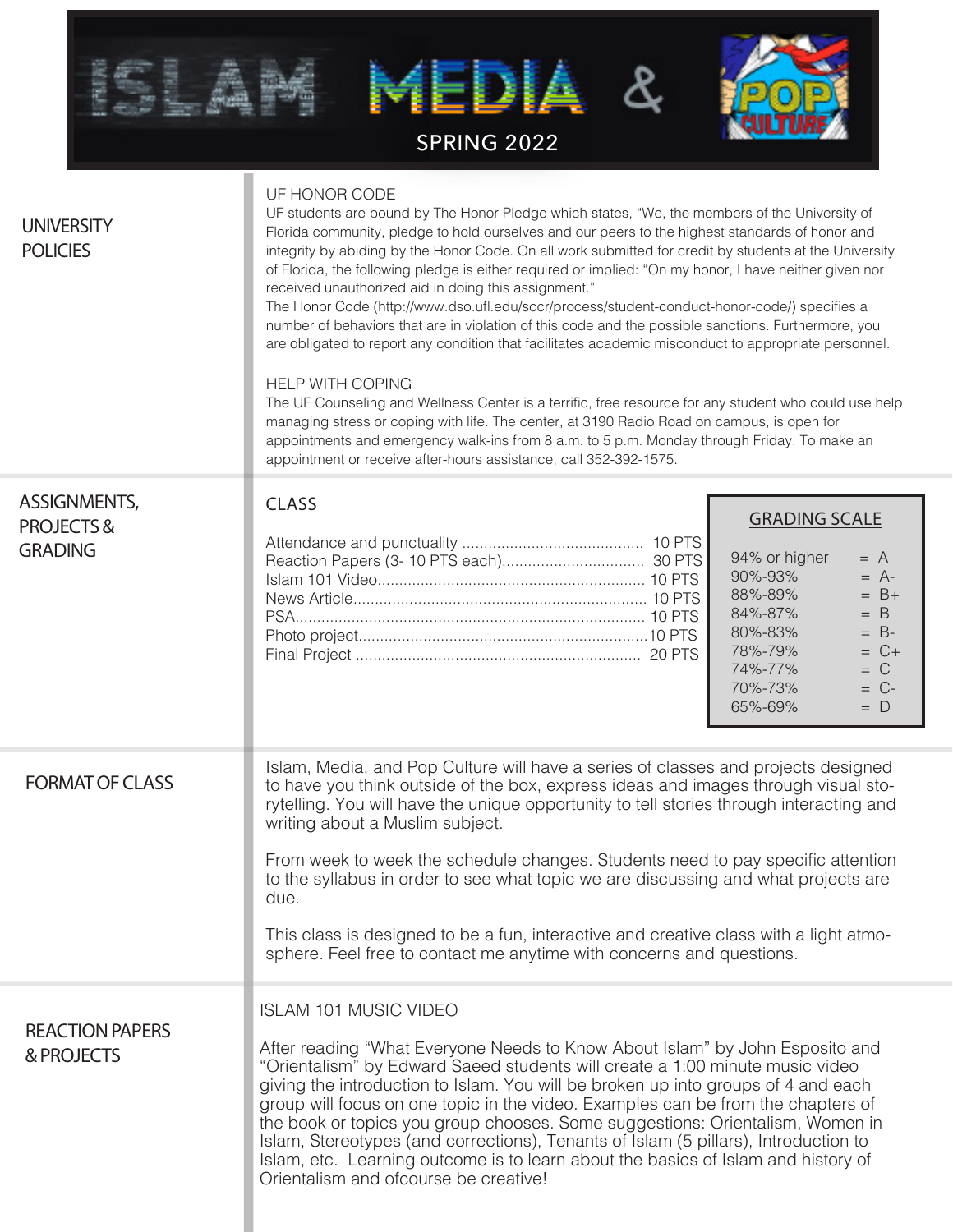

# REACTION PAPERS & PROJECTS

### REACTION PAPERS

We will be watching and listening to films, news and podcasts. Students will be required to write a one to two page personal reaction to how they viewed and understood the material. What stood out? What were the problems? How would you solve the problem? How does this impact the world and society?

REACTION PAPER 1 - DOCUMENTARY "MUSLIMS ARE COMING" & COMEDY SPECIAL "LOVE SUPREME" After screening the film in class, what was your overall thought of the documentary and comedy special? Do you think that it portrayed Muslims in a good light? What about the American population? North and South? What did you like and what did you not like? How would you do it differently? What were your thoughts of the conversation with Preacher Moss?

#### REACTION PAPER 2 NEWS CONTENT ANALYSIS

You are to analyze and time each news segment in one evening newscast. You will examine the content for bias, relevance with the overall news of the day, the advertisers in the newscast and also the audience you think the network is hoping to attract. Specifically, networks have attempted to attract younger audiences in recent years, and you will draw conclusions on how successful (or not) you believe that newscast would be in attracting the 18- 35 age group. You will watch and compare three channels- ABC, CBS, NBC, CNN News, FOX News, and MSNBC evening news. If you do not have access to cable television you may watch news sources online.

#### REACTION PAPER 3 - TV SHOW - RAMY & WE ARE LADY PARTS

After watching the First American Muslim TV Show Ramy in class what was your overall thought of the episode and show. What do you think of it's representation of Muslims in America. Were there problem areas? How does it overall impact the Muslim narrative and society? .

## PROJECTS

#### PHOTO PROJECT

Students will take 4-5 still photographs of a Muslim subject that tells their story and who they are. Keep in mind the frame and rule of thirds. The subject should NOT look at the camera. Examples will be discussed in class and posted on canvas.

#### NEWS ARTICLE

Students will interview a Muslim member of the community. They will create a 750 word article about this Muslim. Students need to find what is interesting about this subject and be able to tell their personal story through their article. Extra credit will be given if the article is published.

#### PUBLIC SERVICE ANNOUNCEMENT PARODY

Students will be broken up into groups of 4. Students will created a :30-1:00 second commercial, satire or comedy, about Muslims in the media today. Think about the College Humor "Muslim-Meet" that we viewed in class. The concept is to dispel sterotypes through humor and possibly adding knowledge at the same time. Projects must be clean and appropriate. Projects will be filmed and edited in class. Scripts will be reviewed by me before filming.

#### FINAL PROJECT

Final projects can be worked on individually or in a group. You have three options for a final project. 1) Film a 1:30- 2:00 min narrative story with a Muslim character.(proper mics and sound if you choose dialogue story) 2) Create a photo-journalism project of a Muslim individual with a minimum of 15 pictures. 3) Write a 1000 word essay on how media influences opinion about Muslims in the western world. Include your personal experiences and thoughts. Please provide a minimum of 3 references. You may also pitch a topic to Iman to write about.